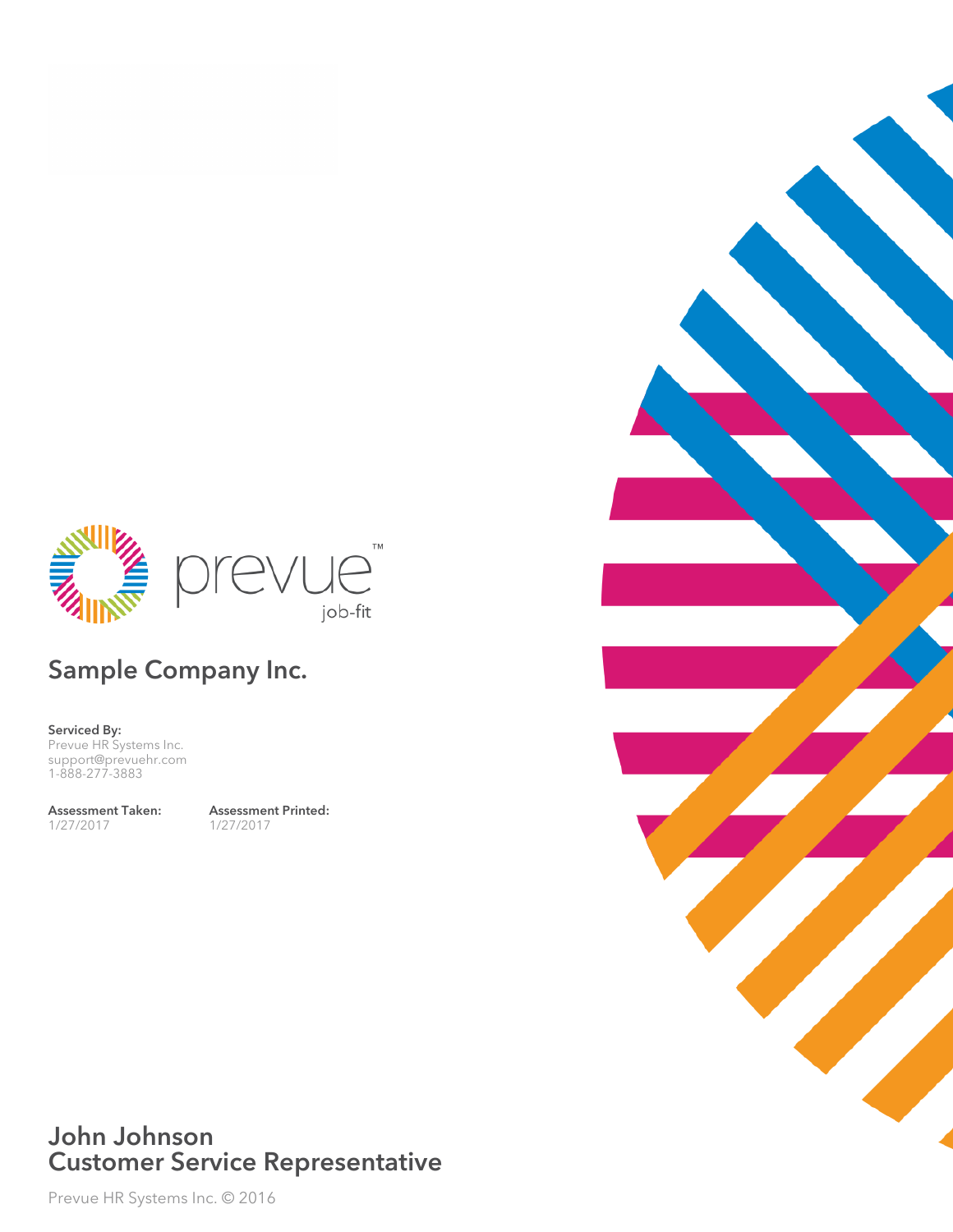# Table of Contents

### Part 1 Understanding this Report General information about this report, Prevue Assessments and Prevue Benchmarks. 3 Part 2 Prevue Results Graph A visual comparison of John Johnson's Prevue Assessments scores to the Prevue Benchmark for the Customer Service Representative position, and the Benchmark Suitability score for John Johnson's overall fit to the Customer Service Representative position. 4 Part 3 Total Person Description John Johnson's overall profile based on the results of the Prevue Assessments considered in this report. 5 Part 4 Suggested Interview Questions Interview questions to explore areas where John Johnson does not match the Prevue Benchmark for the Customer Service Representative position. 6 Part 5 Individual Characteristics Details of John Johnson's scores on each of the scales addressed in this report and an overview of the strengths John brings to the position. 9 Part 6 Approach to Work Information about John Johnson's approach to a number of important situations experienced in most types of employment. 13 Part 7 Best Practice Information Guidelines for using Prevue Assessments and understanding this report. The mass of the state of the state of t

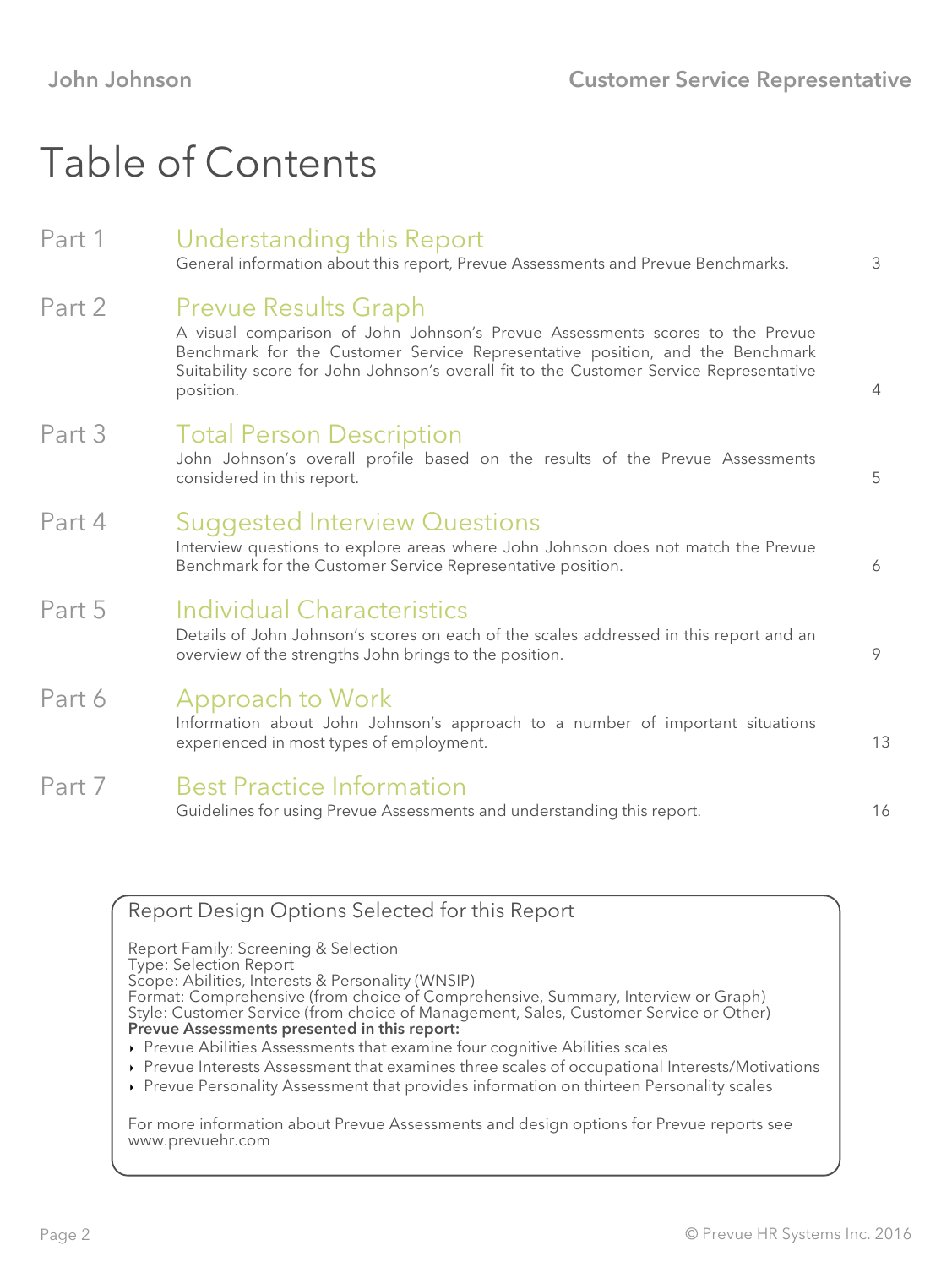# Part 1 - Understanding this Report

#### Introduction

This Selection Report describes John Johnson's suitability for the Customer Service Representative position at Sample Company Inc.. The information in this report comes first from reviewing the scores on each of the scales of the Prevue Assessments that were completed by John Johnson and second from comparing those scores to the Prevue Benchmark for the position. Both the scores on the Prevue Assessments and the comparison of those scores to the Prevue Benchmark are exhibited graphically in the Prevue Results Graph in Part 2.

#### Prevue Assessments

The Prevue Results Graph shows John Johnson's 'sten' score on each of the Prevue Assessments scales considered in the report. A sten score is a candidate's score on a normal bell-shaped curve representing the general working population. The diagram below shows the normal bell curve divided into standard tenths ('standard tenths' is shortened to 'sten') for the Diplomatic vs. Independent Personality Scale. The diagram also shows the percentage of the general working population that will typically score in each sten.



The Prevue Benchmark shows the preferred characteristics of an employee for a particular position. These characteristics are displayed as a range of desired sten scores on each scale. This range is shaded and forms the benchmark for the scale. The candidate's assessment results are shown as circled numbers and compared to the shaded ranges. The Benchmark Suitability Score is derived from a formula analyzing the candidate's sten scores on the benchmark (circled score is inside the shaded range) versus those scores that are off the benchmark (circled score is outside the shaded range).

Example: The benchmark for the Diplomatic vs. Independent scale (shown above) is the shaded range of stens from 5 to 8. Scores 5,6,7 or 8 will be on the benchmark. Scores of 1,2,3,4,9 and 10 will be off the benchmark.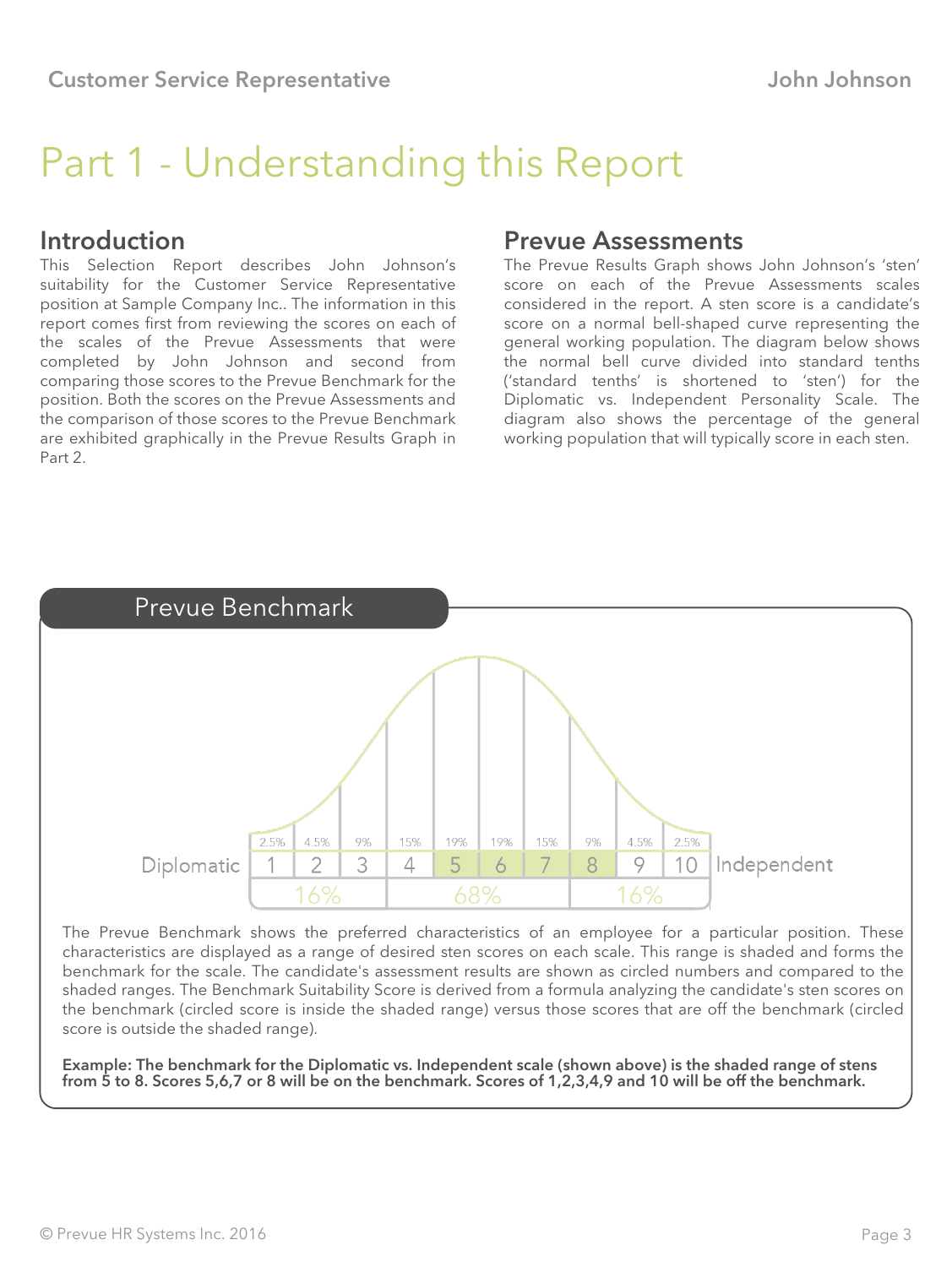# Part 2 - Prevue Results Graph

John Johnson's scores are shown in the circled numbers on each of the Prevue scales presented below. The Prevue Benchmark for the Customer Service Representative position is indicated by the green shaded ranges on each scale, which are preferred scores for this position. A score inside a shaded range is on the benchmark. A score outside a shaded range is off the benchmark.

|                             |              |                |                  |                | <b>Abilities</b>     |                   |                |   |     |    |                            |
|-----------------------------|--------------|----------------|------------------|----------------|----------------------|-------------------|----------------|---|-----|----|----------------------------|
|                             | $\mathbf{1}$ | $\overline{2}$ | 3                | $\overline{4}$ | 5                    | 6                 | $\overline{7}$ | 8 | 9   | 10 |                            |
| <b>General Abilities</b>    |              |                |                  |                | $\left[5\right]$     |                   |                |   |     |    | <b>High</b>                |
| <b>Working With Numbers</b> |              |                |                  |                |                      | $\left[6\right]$  |                |   |     |    | <b>High</b>                |
| <b>Working With Words</b>   |              |                |                  | $\overline{4}$ |                      |                   |                |   |     |    | High                       |
| <b>Working With Shapes</b>  |              |                |                  |                | $\left(5\right)$     |                   |                |   |     |    | High                       |
|                             |              |                |                  |                | Motivation/Interests |                   |                |   |     |    |                            |
| <b>Working with People</b>  |              |                |                  |                |                      |                   | $\boxed{7}$    |   |     |    | High                       |
| <b>Working with Data</b>    |              |                |                  |                | $\left(5\right)$     |                   |                |   |     |    | High                       |
| <b>Working with Things</b>  |              |                |                  |                | $\left[5\right]$     |                   |                |   |     |    | High                       |
|                             |              |                |                  |                | Personality          |                   |                |   |     |    |                            |
| <b>Diplomatic</b>           |              |                |                  |                |                      | $\left( 6\right)$ |                |   |     |    | Independent                |
| Cooperative                 |              |                |                  |                |                      |                   | $\mathbf{7}$   |   |     |    | Competitive                |
| Submissive                  |              |                |                  |                |                      | $\left[6\right]$  |                |   |     |    | <b>Assertive</b>           |
| <b>Spontaneous</b>          |              | $\overline{2}$ |                  |                |                      |                   |                |   |     |    | <b>Conscientious</b>       |
| Innovative                  |              | $\boxed{2}$    |                  |                |                      |                   |                |   |     |    | Conventional               |
| <b>Reactive</b>             |              |                | $\left[3\right]$ |                |                      |                   |                |   |     |    | Organized                  |
| <b>Introvert</b>            |              |                |                  |                |                      |                   | $\mathbf{7}$   |   |     |    | <b>Extrovert</b>           |
| Self-Sufficient             |              |                |                  |                |                      |                   | $\overline{7}$ |   |     |    | <b>Group-Oriented</b>      |
| <b>Reserved</b>             |              |                |                  |                |                      |                   | $\overline{7}$ |   |     |    | Outgoing                   |
| <b>Emotional</b>            |              |                |                  |                | $\overline{5}$       |                   |                |   |     |    | <b>Stable</b>              |
| <b>Restless</b>             |              |                | $\left[3\right]$ |                |                      |                   |                |   |     |    | <b>Poised</b>              |
| <b>Excitable</b>            |              |                |                  |                |                      |                   |                |   | ັ9ົ |    | <b>Relaxed</b>             |
| <b>Frank</b>                |              |                |                  |                | $\left[5\right]$     |                   |                |   |     |    | <b>Social Desirability</b> |

### Benchmark Suitability Score

The Benchmark Suitability Score quantifies John Johnson's overall fit to the benchmark for the Customer Service Representative position.

Note: John Johnson's Prevue Assessments results, including the Benchmark Suitability Score should comprise no more than one-third of the selection decision process. Refer to Best Practice Information for details.

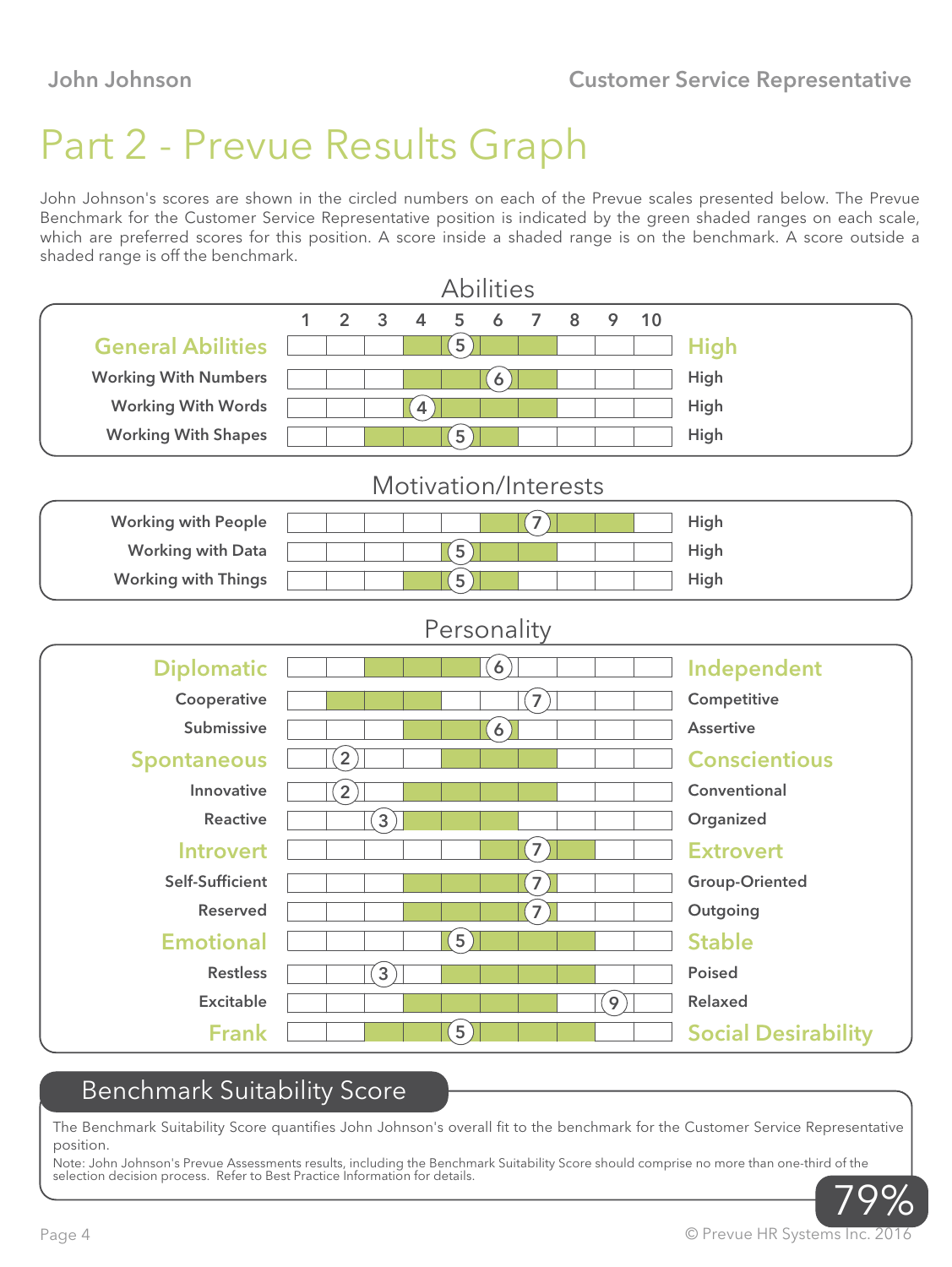## Part 3 - Total Person Description

#### The Total Person Description provides an overview of John Johnson compared to the general working population. This profile is derived from the scores shown on the Prevue Results Graph.

Mr. John Johnson has above average numeric skills, combined with moderate verbal and spatial skills. He is well equipped for challenging numeric assignments and able to work with complex spreadsheets and data tables. His average ability with words means that common paperwork, most office duties, and written material are within his scope. Similarly, because he is reasonably proficient in tasks that require mental manipulation of shapes and objects, he will be able to follow simple diagrams, to estimate space requirements, and to read blueprints. He should not require extra instruction, guidance, or time to achieve competence in routine work. Overall, he and Mr. Johnson will perform best when the environment and work practices change slowly.

Mr. Johnson is strongly interested in people and would be most happy in a job that involves contact with others. He is moderately motivated to work with data and things. This means that he could process abstract information and use technology so long as he still had opportunities for social interaction. He would perform best where he could take advantage of his preference for interpersonal activity. In a computer context, Mr. Johnson would prefer direct communication with others via Internet connections, E-mail, and word processing.

Mr. Johnson is competitive and assertive. While he may be a strong team player, he is likely to want to lead as he enjoys individual recognition. His leadership style is marked by persuasion and encouragement, but he is unafraid of argument and sometimes is willing to take on even controversial issues. In non-threatening situations and with people he knows well, John Johnson will be outspoken and he will vigorously promote his own ideas. On occasion, Mr. Johnson will use tact and diplomacy to maintain harmony in the workplace.

John Johnson is innovative and flexible, believing that rules can be interpreted loosely. He often seeks new ways to solve problems rather than following traditional methods. Being creative and spontaneous, he prefers to react to situations as they develop rather than to make detailed plans. He sees the overall picture rather than focusing on the details, and he is more concerned with getting the job done than how he does it. His workspace is likely to be cluttered and untidy, and he would have to go against his own nature to do well in a structured organization with many rules, tight deadlines, and strict codes of behavior. Mr. Johnson enjoys change and a shifting and unpredictable environment.

John Johnson enjoys the company of other people and could be troubled by extended periods of solitude. Most people will find him to be friendly and personable. He is quick to talk to others and enjoys their attention. While he can listen effectively when concentrating, his instinct is to be the one doing the talking. His enthusiasm is a tremendous advantage when presenting ideas. Though conversational and outgoing, Mr. Johnson is also self-reliant and does not require constant social interaction. In a group setting, he will occasionally command attention but he is also comfortable as a quiet observer.

Outwardly, Mr. Johnson will appear relaxed and easygoing and seems to cope well with most of life's pressures, but he can be easily pushed from this equilibrium. He has a high degree of emotional sensitivity and, while this quality makes him aware of others' feelings and able to interpret their motives well, it also makes him more vulnerable to negative feedback. He is readily embarrassed. For the most part, however, he will be able to keep his troubles in proportion and he does not worry unduly. He can cope fairly well with a demanding job, as long as there is an opportunity to work with others whom he has grown to trust.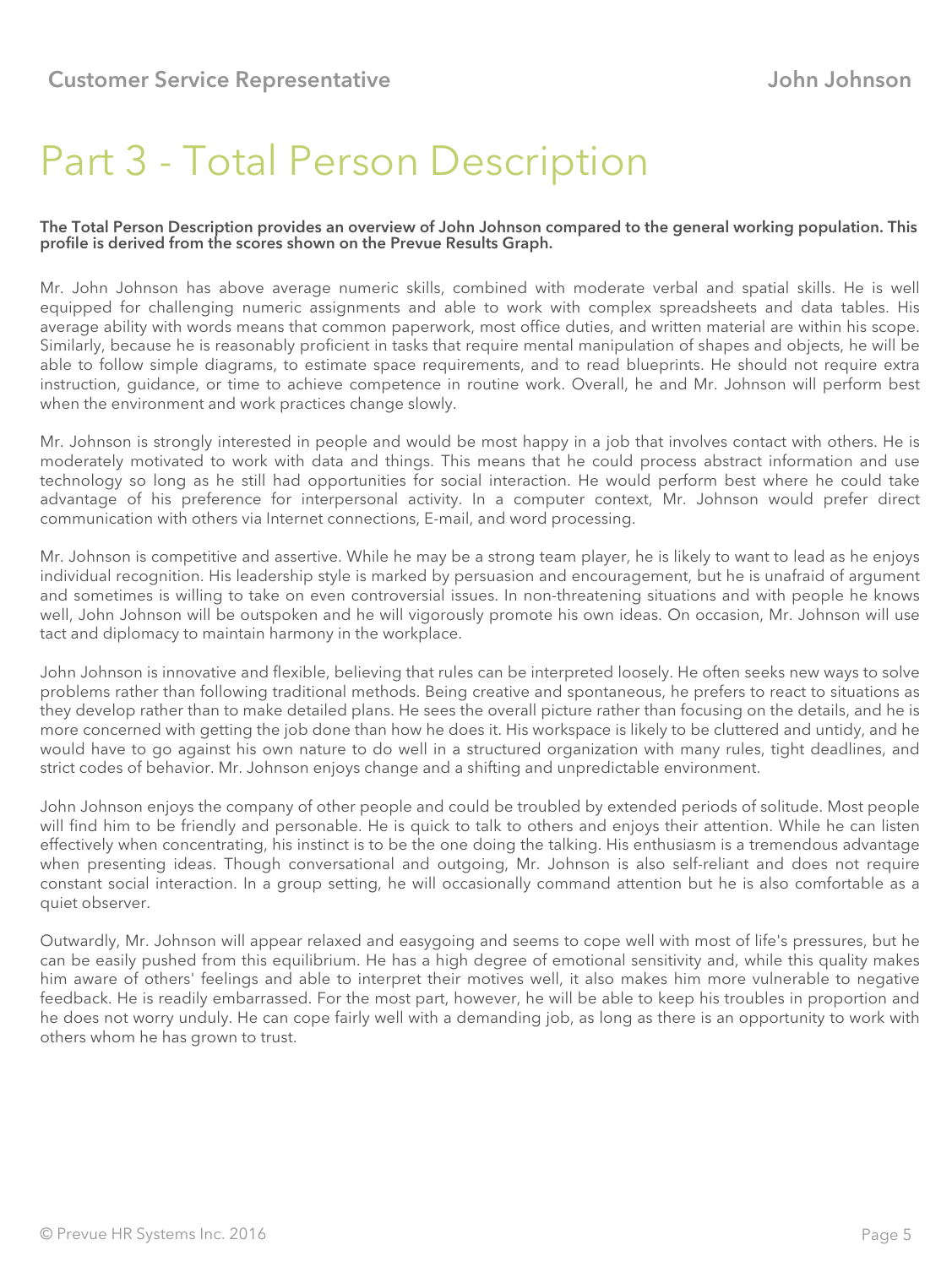## Interview Guide

## Part 4 - Suggested Interview Questions

#### Planning the Interview

Planning the interview requires identifying concerns about the candidate's work history, references and scores off the Prevue Benchmark for the Customer Service Representative position. Use the available candidate information plus this report to structure the interview and make the best hiring decision.

This section provides suggested interview questions to address the following:

First to examine those areas where John Johnson's score did not fall on the benchmark for the position.

You should customize the interview questions as needed for this position at Sample Company Inc..You may wish to take a copy of Part 4 to have it available for the interview.

## Scores off the Benchmark

John Johnson's scores fell off the Benchmark for the following scales. This indicates that the candidate could encounter challenges in these areas. Review each score description set out below and consider the suggested interview questions. The more distant the score is from the benchmark for a scale the more important it is for you to probe these areas.



John Johnson at times is unusually forthright and plays hard to win.

- 1. Give me an example of how you have succeeded in getting people to work together.
- 2. Describe the last time controversy or conflict affected your work.
- 3. How do you consider your customer's feelings when answering a difficult question?

#### Your Comments: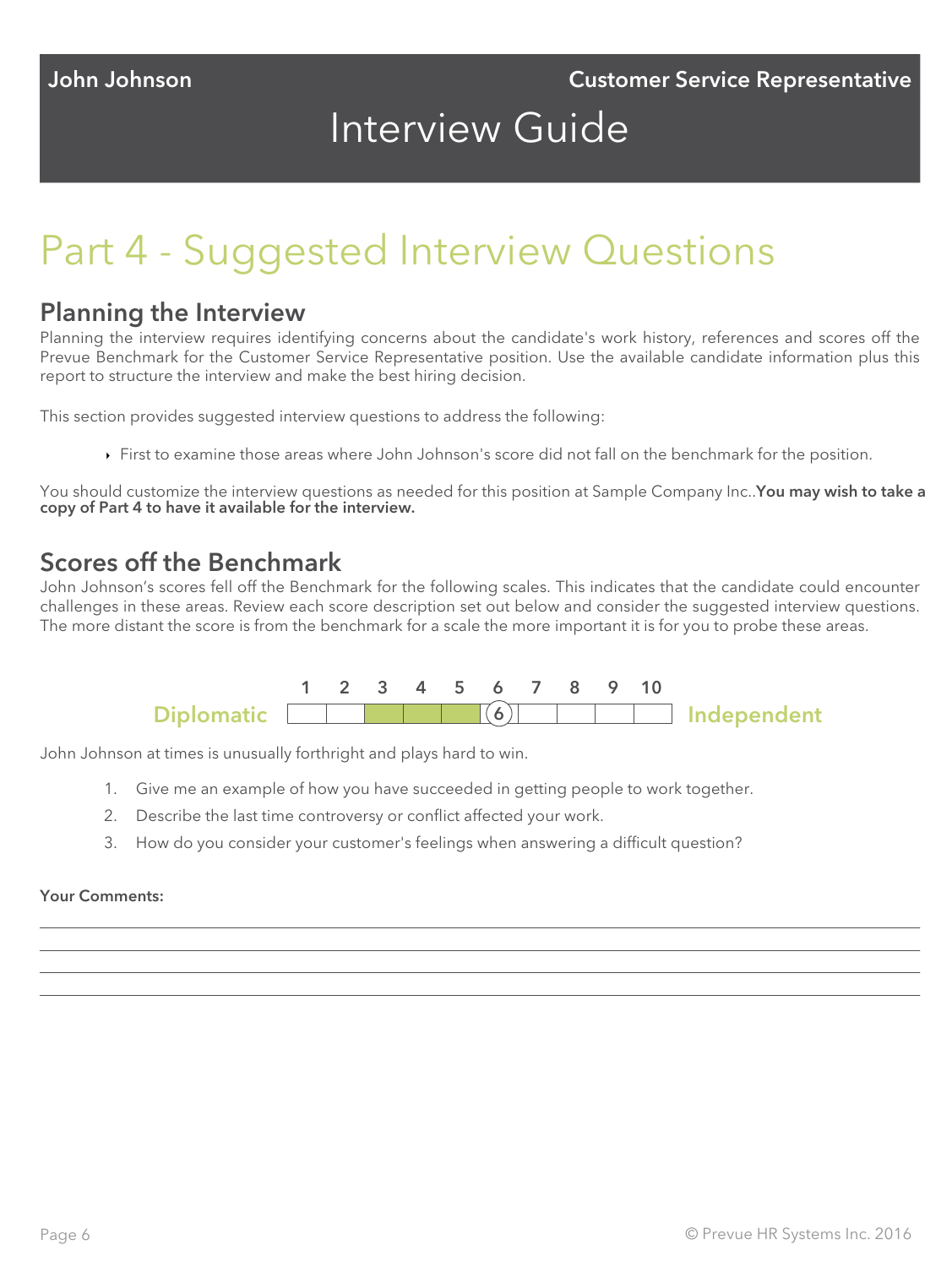

Mr. Johnson is an effective competitor who can also maintain helpful relationships with others.

- 1. Describe a customer service or marketing support situation that gave you a lot of satisfaction.
- 2. Explain, by example, a customer service experience that proves you have a strong need to be a winner.
- 3. Relate your greatest accomplishment in providing service to an irate customer.

#### Your Comments:



Mr. Johnson is likely to be flexible and responsive to situations as they arise and may produce creative and radical solutions to situations.

- 1. Describe what you have done in the past to make your job easier.
- 2. Explain the circumstances where you have felt it necessary to overlook some policies or procedures because they got in the way of reaching a goal.
- 3. Your preference is to reach a solution in the quickest possible way. Describe a situation where this approach has been ineffective in meeting your customer's needs.

#### Your Comments:



Mr. Johnson sees himself as innovative and flexible.

- 1. Do you see yourself seeking new ways to solve customer problems rather than following the traditional methods? Describe how your experiences have shown this approach to be more productive.
- 2. Please explain what you do to make sure things don't get overlooked.
- 3. You describe yourself as creative and impulsive. Provide an example of where you used this creativity to solve a customer complaint.

#### Your Comments: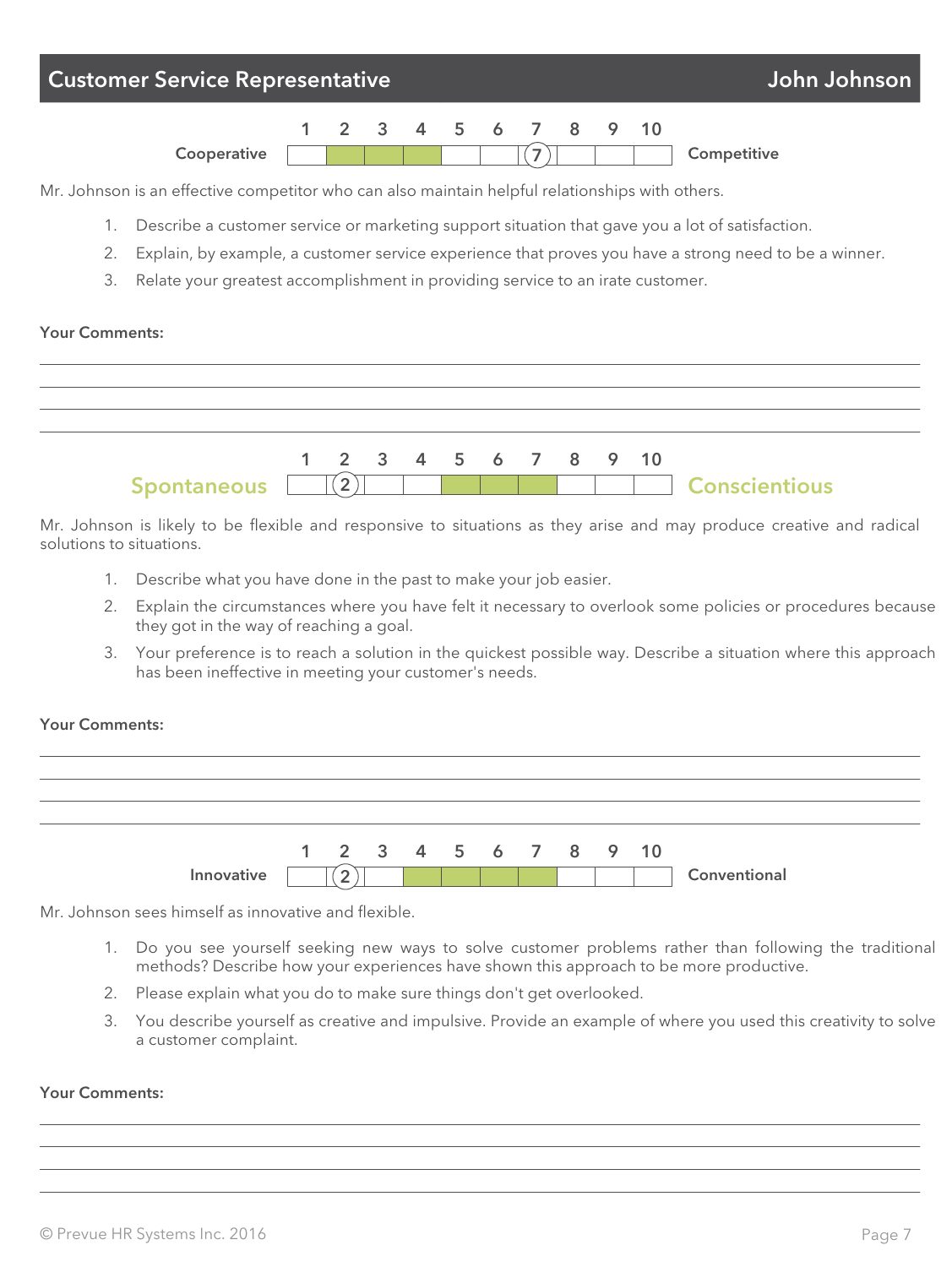

- 1. You feel you think best 'on your feet'. Describe a day that was totally chaotic and how you managed to get through it.
- 2. Explain your system of insuring that things do not get lost or overlooked.
- 3. Describe how you determine the amount of time you should spend on planning and handling small details.

#### Your Comments:

|                 |  | 1 2 3 4 5 6 7 8 9 10 |  |  |  |        |
|-----------------|--|----------------------|--|--|--|--------|
| <b>Restless</b> |  | $\sim$               |  |  |  | Poised |

Mr. Johnson appears to be someone who is fairly easily upset and irritated.

- 1. Explain, by example, the type of customer situations that irritate you the most.
- 2. What recent project gave you the most satisfaction? What one gave you the least satisfaction?
- 3. Describe the activities or things that your coworkers do that cause you to get angry.

#### Your Comments:



Mr. Johnson sees himself as very relaxed, untroubled, and well able to cope with life's pressures.

- 1. Can you explain the means by which you control stress.
- 2. Getting started on projects, particularly if things are busy, is often difficult. Describe the last situation where your manager thought you did not get started on a project quickly enough. How did you handle this?
- 3. When serving customers there will always be unpleasant situations. How do you manage difficult customers?

#### Your Comments: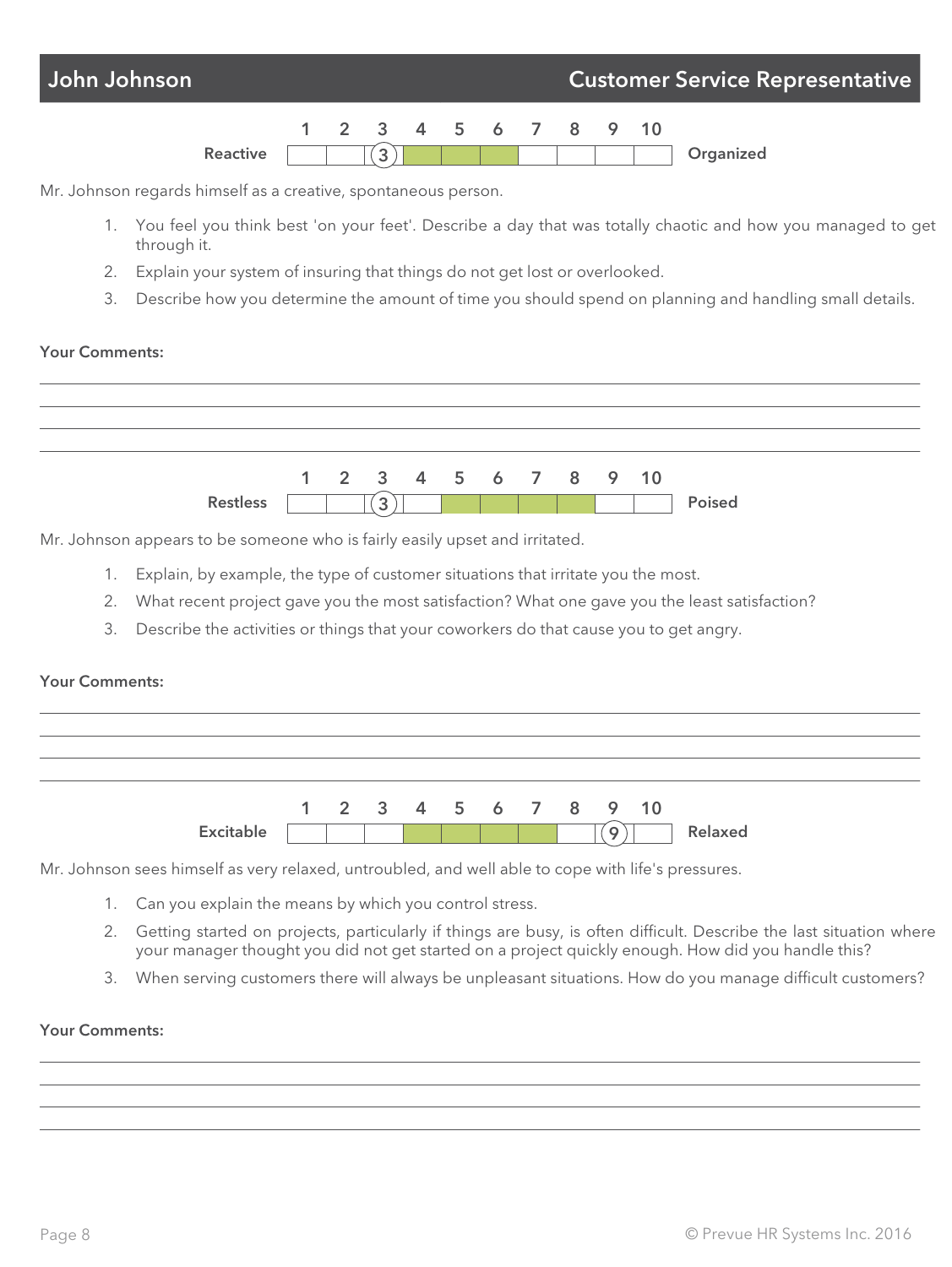## Part 5 - Individual Characteristics

The Individual Characteristics descriptions provide more information about John Johnson's scores in comparison to those of the general working population. Scores on the Prevue Benchmark for each scale highlight John Johnson's strengths for the Customer Service Representative position. Scores that are two or more stens off the Prevue Benchmark for any scale highlight prospective areas of challenge for this candidate and should be addressed in the interview.

## General Abilities

John Johnson has an average level of speed and accuracy in reasoning and problem solving. He can learn and absorb new information without too much difficulty. He is as able as most, which means you will find him to be efficient working in an environment that makes reasonable demands. However, should this Customer Service Representative position demand very high levels of mental work load, he may find it difficult to cope. 1 2 3 4 5 6 7 8 9 10

## Working With Numbers

Mr. Johnson has an average capacity for numerical reasoning. This indicates that he is as able as most adult workers to deal with information derived from simple numbers.



 $(4)$ 

5

## Working With Words

A sten score of four indicates a low average ability for working with words. People with this capacity are likely to be reasonably competent in dealing with written material, and their learning speed could be acceptable. When under time pressure they are more likely to make mistakes. 1 2 3 4 5 6 7 8 9 10

### Working With Shapes

Mr. Johnson's speed and accuracy in using spatial material indicates that he is as able as most adult workers in dealing with information that involves manipulating shapes and objects.



Mr. Johnson shows a high average interest in work that involves dealing with people. He is likely to prefer employment that involves a reasonable degree of contact with others and would not be happy working on his own. He will enjoy work that requires difficult and demanding interpersonal skills.



 $(5)$ 1 2 3 4 5 6 7 8 9 10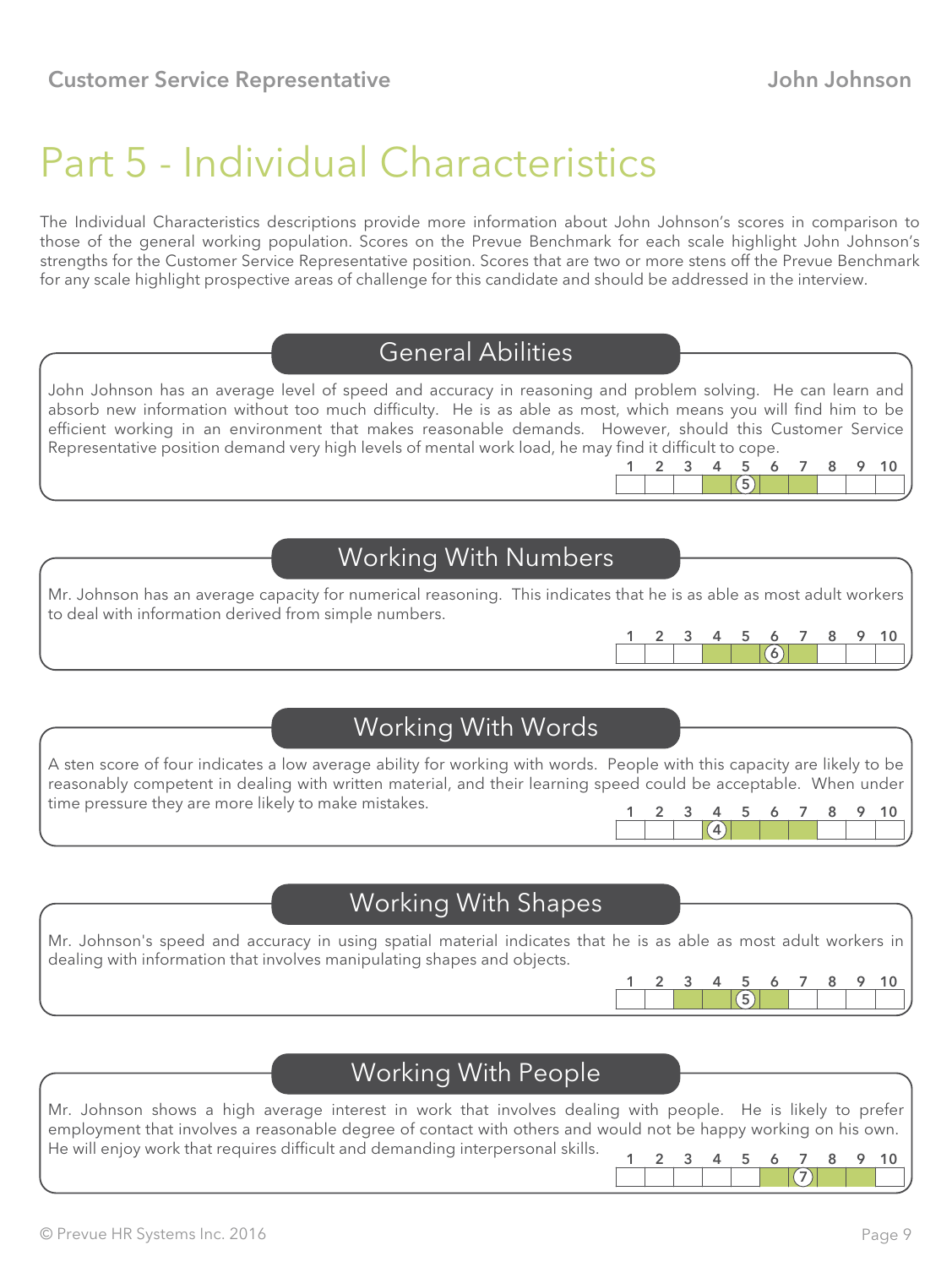5

## Working With Data

Mr. Johnson has some interest in working with data. Such a person should be able to relate and balance this limited interest in data to those tasks in the job that require working with people or working with machinery and equipment. He would not necessarily feel the need to work with data to form the major part of his job. 1 2 3 4 5 6 7 8 9 10

## Working With Things

| John Johnson expresses an average level of interest in work that deals with inanimate objects such as machinery, |  |  |  |  |                                                                                                                           |
|------------------------------------------------------------------------------------------------------------------|--|--|--|--|---------------------------------------------------------------------------------------------------------------------------|
| tools or equipment. Such people are likely to be comfortable in handling goods or equipment, but would not see   |  |  |  |  |                                                                                                                           |
| that interest being central to their work.                                                                       |  |  |  |  | 1 2 3 4 5 6 7 8 9 10                                                                                                      |
|                                                                                                                  |  |  |  |  | <b>Experience Service</b> Service Service Service Service Service Service Service Service Service Service Service Service |

## Diplomatic / Independent

Mr. Johnson shows balance between a desire to compete and win, and a wish to coordinate team goals. He may occasionally be controversial and argumentative when advancing his own point of view, but in other circumstances will be more concerned with maintaining the team spirit and team effort. Such people are good at getting things done while respecting the needs of those around them. 1 2 3 4 5 6 7 8 9 10

### Cooperative / Competitive

He describes himself as a competitive person who plays hard to win. Such individuals can accept compromise between their own achievements, and the need to maintain relationships with others.

### Submissive / Assertive

You will find, depending on the situation or the people involved, John Johnson can be assertive and outspoken. In groups he may promote himself as the leader.

2

1 2 3 4 5 6 7 8 9 10

 $(6)$ 

7

### Spontaneous / Conscientious

John Johnson is a spontaneous and innovative individual, who works well in changing situations. He is adaptable and responsive to circumstances as they arise, while providing creative and yet sometimes radical solutions. Mr. Johnson may appear disorganized at times. 1 2 3 4 5 6 7 8 9 10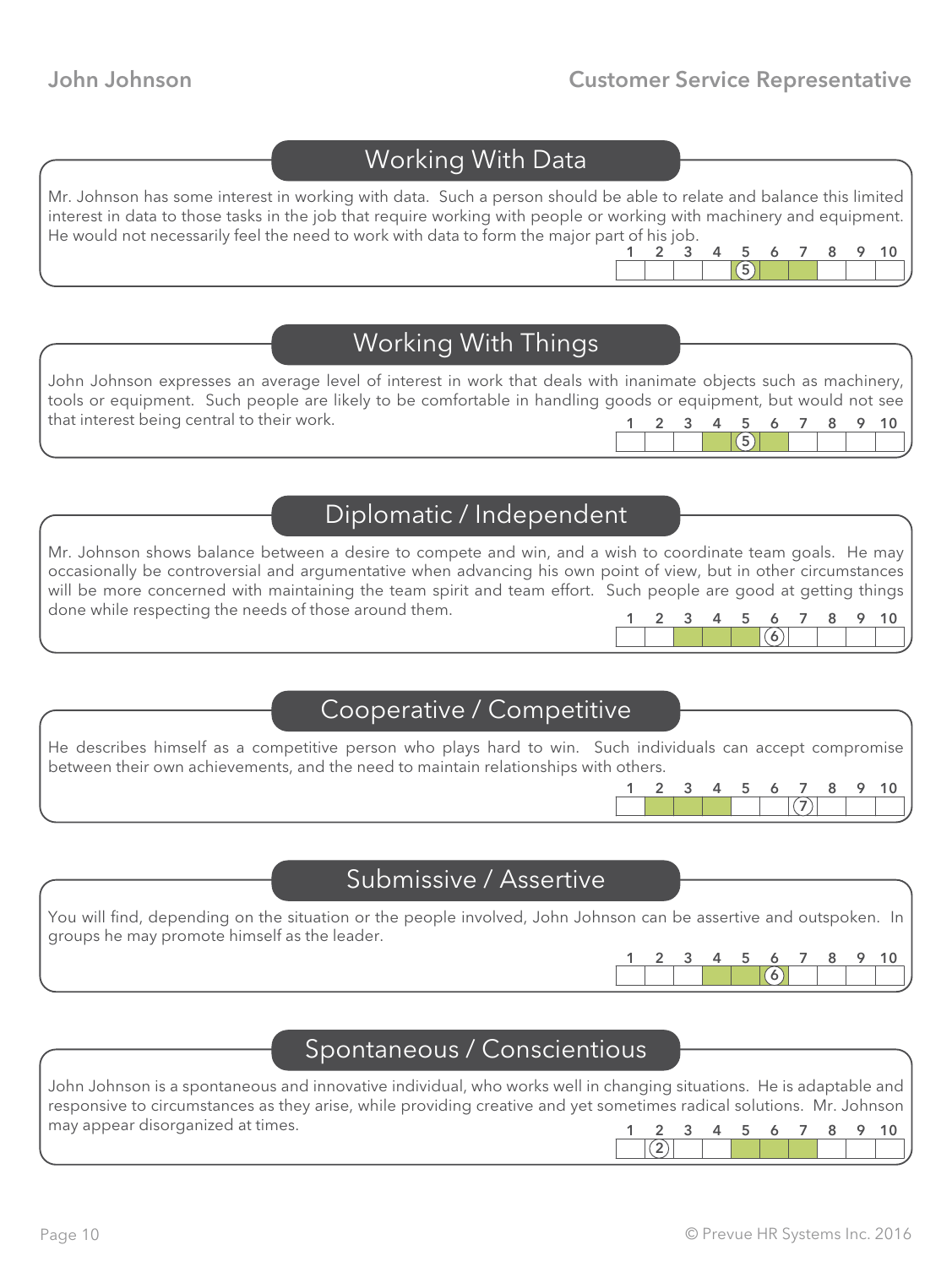#### **Customer Service Representative Customer Service Representative Accord Customer Service Representative Accord Customer Service Accord Service Accord Customer Service Accord Customer Service Accord Customer Service Accord**

#### Innovative / Conventional

Such people are likely to see new ways to solve problems, and are not bound by traditional methods. An unconcerned attitude toward rules and guidelines allows them to be very flexible when reaching solutions. They are innovative and enjoy change.  $(2)$ 3 4 5 6 7

#### Reactive / Organized

He regards himself as a spontaneous person who prefers to react to situations as they arise, rather than to plan everything in advance. He likes to focus on the overall picture rather than deal with the fine details, and is more concerned with getting things done. To others, he may appear somewhat disorganized.  $\overline{3}$ 1 2 3 4 5 6 7 8 9 10

## Introvert / Extrovert

As an extrovert, Mr. Johnson will seek out others rather than be alone. However, this is unlikely to be behavior that is extreme, as he will seek out the stimulation and excitement he requires. Others will view him as moderately high-spirited, talkative, lively, and at times, impulsive. 1 2 3 4 5 6 7 8 9 10

## Self-Sufficient / Group-Oriented

He is happiest working in situations where there is a reasonable amount of contact with others. He enjoys company and a group environment, but occasionally requires time for quiet reflection.



 $(7)$ 

 $(7)$ 

## Reserved / Outgoing

Although John Johnson likes to be the center of attention, there will be times when he may avoid the spotlight. Mr. Johnson prefers variety in his work. Individuals like John Johnson are happy with a moderately exciting life, and can be a risk taker at times. 1 2 3 4 5 6 7 8 9 10

## Emotional / Stable

| Mr. John Johnson is stable and calm under normal situations, but may become apprehensive and emotional when     |  |  |  |  |                      |
|-----------------------------------------------------------------------------------------------------------------|--|--|--|--|----------------------|
| conditions become unsettled. He is generally accepting of people, but with a degree of caution. Such people are |  |  |  |  |                      |
| usually stable under moderate stress.                                                                           |  |  |  |  | 1 2 3 4 5 6 7 8 9 10 |
|                                                                                                                 |  |  |  |  |                      |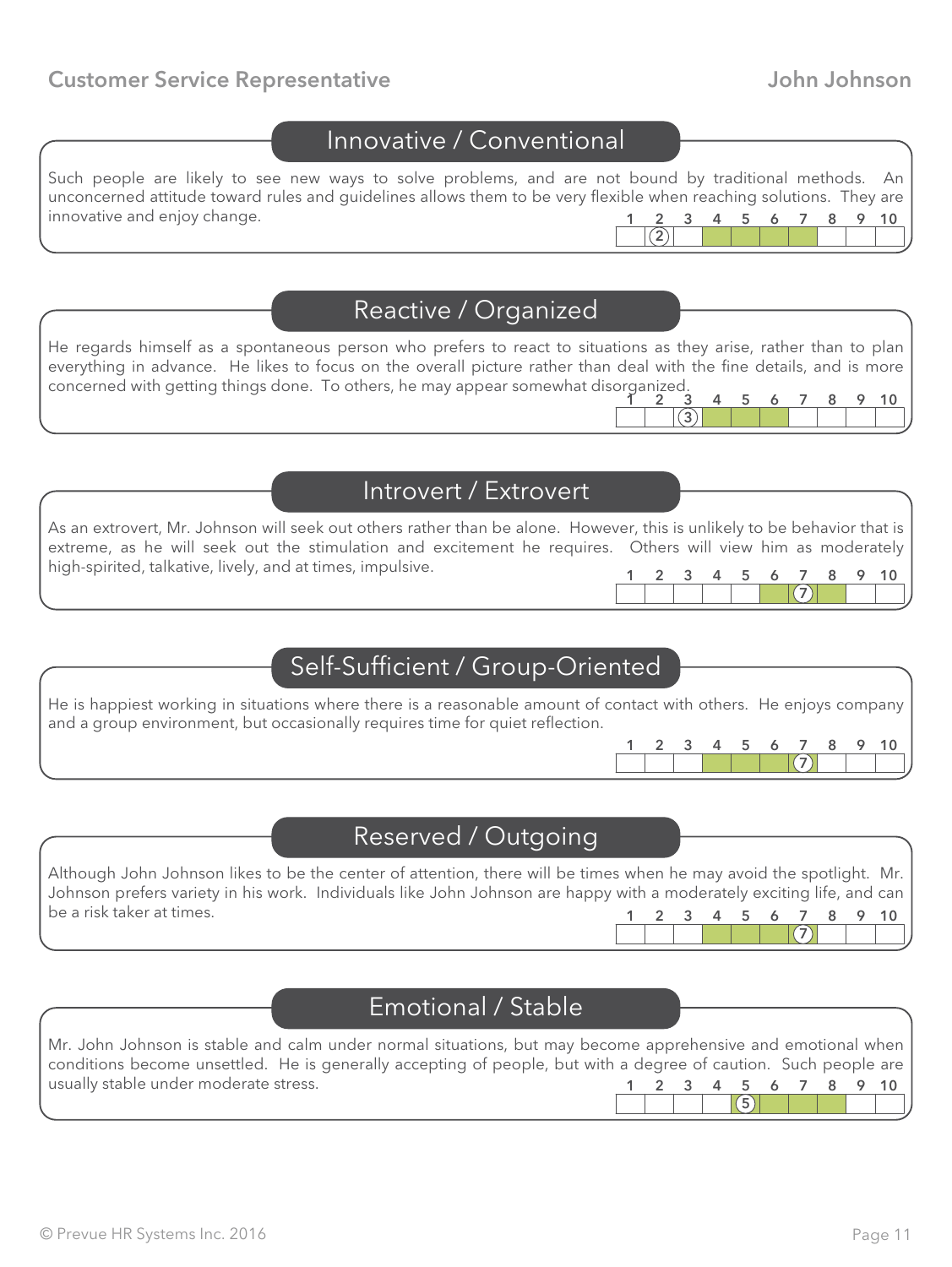## John Johnson Customer Service Representative

|                                                                                                          | <b>Restless / Poised</b>   |                                                                                                                      |
|----------------------------------------------------------------------------------------------------------|----------------------------|----------------------------------------------------------------------------------------------------------------------|
| irritated, taking criticism personally. However, any irritation and upset is usually short-lived.        |                            | Mr. Johnson has a degree of sensitivity to feelings and emotions. A person like this may become easily unsettled and |
|                                                                                                          |                            | 10<br>5<br>Ô                                                                                                         |
|                                                                                                          |                            |                                                                                                                      |
|                                                                                                          | Excitable / Relaxed        |                                                                                                                      |
| He is a relaxed and trusting person, who remains calm under stress. He copes well in high-pressure jobs. |                            |                                                                                                                      |
|                                                                                                          |                            | 5<br>10<br>6                                                                                                         |
|                                                                                                          |                            |                                                                                                                      |
|                                                                                                          | <b>Social Desirability</b> |                                                                                                                      |

| John Johnson describes himself as someone who is aware of social rules and expectations, although not always        |  |  |  |  |                                                   |
|---------------------------------------------------------------------------------------------------------------------|--|--|--|--|---------------------------------------------------|
| conforming to them. There is no indication that Mr. Johnson has not presented a reasonably frank picture of himself |  |  |  |  |                                                   |
| on the other scales.                                                                                                |  |  |  |  | 1 2 3 4 5 6 7 8 9 10                              |
|                                                                                                                     |  |  |  |  | <b>Experience Service Service Service Service</b> |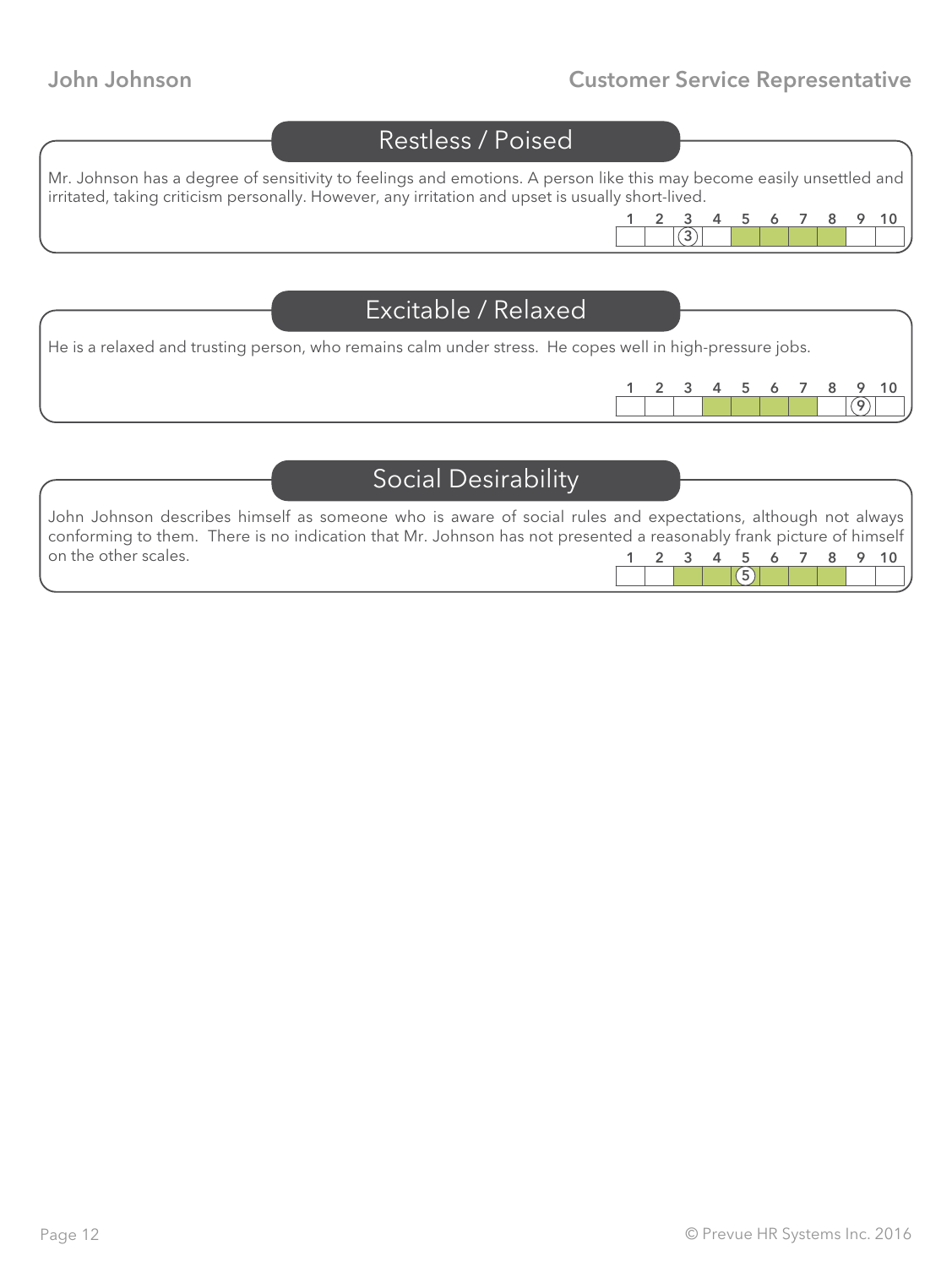# Part 6 - Approach to Work

### Introduction

This section of the Prevue Selection Report provides information on John Johnson's approach to a number of work related subjects that can significantly impact job performance. A manager can use this information to better understand this candidate's natural response to these important work requirements or situations and<br>overall suitability for the Customer Service overall suitability for the Customer Service Representative position.

Each of the Approach to Work scales addressed in this section is derived from one or a composite of the Prevue Personality scales reviewed in the Total Person and Individual Characteristics sections of this report.

There are no Prevue Benchmarks developed to identify the preferred score ranges on the Approach to Work scales. It is expected the hiring manager will have sufficient understanding of the Customer Service Representative Benchmark position to know what the position and the company culture requires.

| <b>Focus on Work</b>                    | <b>Works to Live</b>   | $\overline{2}$<br>3<br>5<br>10<br>1<br>$\overline{4}$<br>7<br>8<br>9<br>6<br>$\overline{2}$ | <b>Lives to Work</b>           |
|-----------------------------------------|------------------------|---------------------------------------------------------------------------------------------|--------------------------------|
|                                         |                        |                                                                                             |                                |
| Compliance                              | <b>Questions Rules</b> | (1)                                                                                         | <b>Adheres to Rules</b>        |
| Leadership Style *                      | <b>Democratic</b>      | 6                                                                                           | Commanding                     |
| Compensation<br>Preference              | <b>Fixed Salary</b>    | (10)                                                                                        | Commission/<br><b>Bonus</b>    |
| Approach to<br>Listening*               | Sympathetic            | $\overline{6}$                                                                              | <b>Controlling</b>             |
| Approach to<br><b>Risk Taking</b>       | Careful                | 9                                                                                           | <b>Daring</b>                  |
| <b>Preference for Change</b>            | <b>Likes Routine</b>   | $\overline{9}$                                                                              | <b>Likes Change</b>            |
| Approach to Conflict *                  | <b>Accommodating</b>   | $\overline{6}$                                                                              | Forceful                       |
| Approach to<br><b>New Ventures</b>      | <b>Cautious</b>        | 5                                                                                           | Optimistic                     |
| Task vs.<br><b>Person Focused</b>       | <b>Task Focused</b>    | 7                                                                                           | <b>Person Focused</b>          |
| Self vs.<br><b>Relationship Focused</b> | <b>Self Focused</b>    | $\overline{2}$                                                                              | Relationship<br><b>Focused</b> |

\* See Aspects of Assertiveness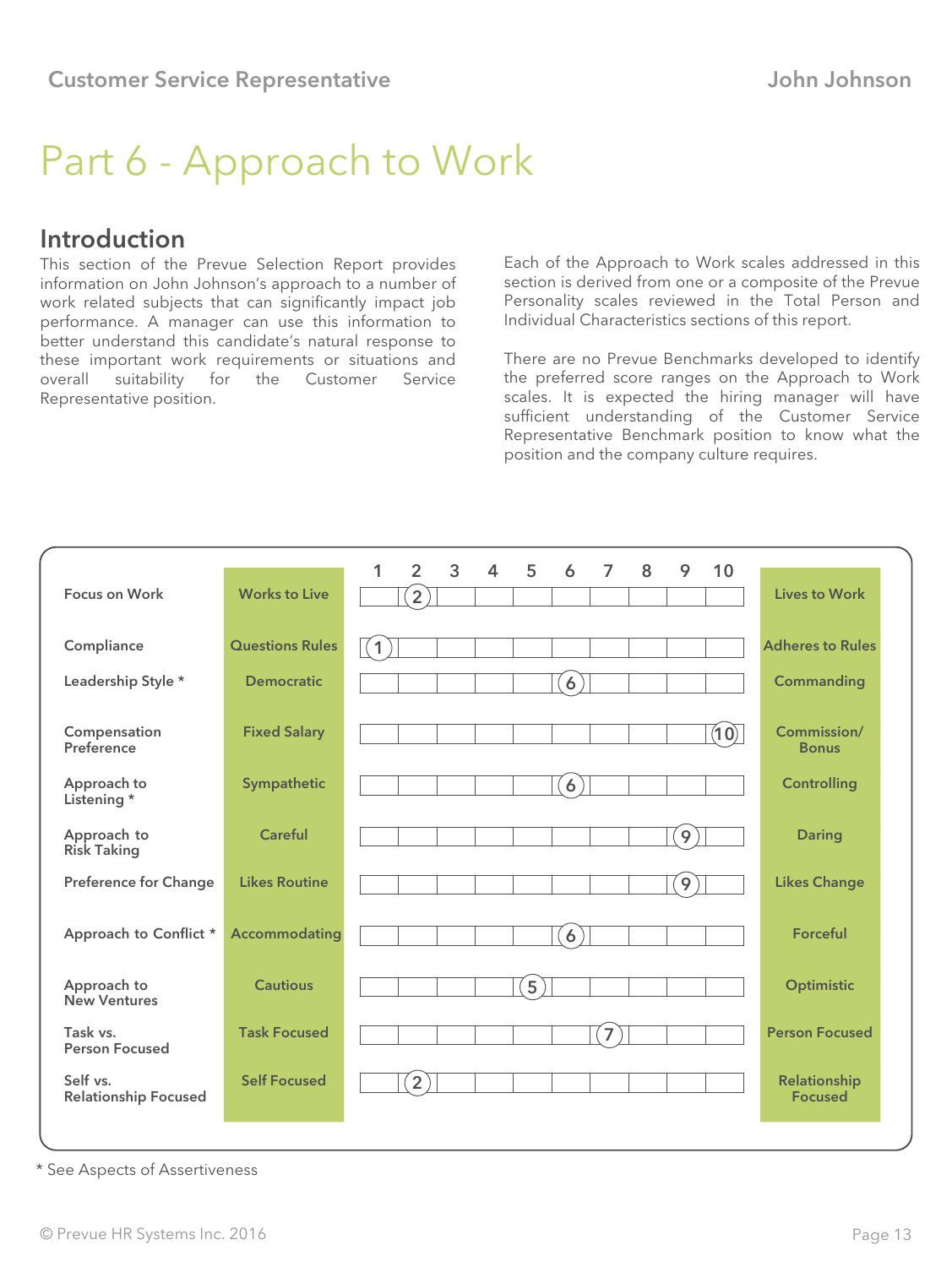1 2 3 4 5 6 7 8 9 10

 $\left( 2\right)$ 

 $(1)$ 

#### Focus on Work

#### WORKS TO LIVE (1) vs. LIVES TO WORK (10):

The Focus on Work scale provides information on the importance of work to Mr. Johnson.

Some see work as a means to an end while others define themselves by their work. John Johnson's career is a means to an end and far from being a defining characteristic of his life. If there is a conflict between home and work, his personal life will rarely be compromised. Home, family and leisure activities are markedly important to him and probably help him to deal with a greater variety of business problems.

| Compliance |  |
|------------|--|
|            |  |

#### QUESTIONS RULES (1) vs. ADHERES TO RULES (10):

The Compliance scale identifies an individual's inclination to adhere to rules set by an employer and resist the temptation of intentionally engaging in behaviors that are considered to be detrimental to an organization's productivity or workforce attitudes.

John Johnson likes variety and challenge, and often prefers a minimally structured work environment. If rules and procedures seem to hinder expediency, this person may question or even disregard some guidelines to achieve goals. John Johnson seeks new experiences and will be inclined to tackle work in a personal way rather than following a set protocol or established practice. Completing frequent routine or repetitive tasks may be difficult to tolerate for this person. They tend to improvise, be impulsive, and take risks. John Johnson could resent long working hours and may react negatively to heavy pressure. This could include carelessness, moodiness, or disruptive behavior such as finding fault in others. Under heavy stress, John Johnson could be less attentive and less motivated to follow the rules than more compliant employees.

#### Compensation Preference

#### FIXED SALARY (1) vs. COMMISSION/BONUS (10):

#### The Compensation Preference scale identifies whether John Johnson is more motivated to work by a secure salary or by performance based remuneration.

John Johnson much prefers striving for profit-sharing or performance-based remuneration rather than being on salary. He really enjoys taking chances and relishes the excitement of incentive-based bonus. Given a compensation package largely or exclusively salary, he will need support to see the value in this. Keep in mind that he will find ways to get around obstacles, even if that requires bending the rules. He rarely counts the costs and can be a demanding leader.

1 2 3 4 5 6 7 8 9 10

## Approach to Risk Taking

#### CAREFUL (1) vs. DARING (10):

This Approach to Risk scale is measured from 1 for avoidance of risky behavior to 10 for willingness to engage in risk. John Johnson is somewhat inclined to be daring and impulsive, occasionally without considering the consequences of his actions. He tends to believe that "the end justifies the means," and may be less concerned about the downside of his actions or decisions. He is probably a confident person with good social skills, which are vital assets in business. His venturesome behavior could add creative impetus to reaching corporate goals.

| $\sim$ | - 2 | $-5$ | 678 | 9 10 |  |
|--------|-----|------|-----|------|--|
|        |     |      |     |      |  |

## Preference for Change

#### LIKES ROUTINE (1) vs. LIKES CHANGE (10):

#### This scale identifies where Mr. Johnson fits in the continuum between a structured environment with a fixed routine and a dynamic fast changing working environment.

John Johnson truly enjoys change and values innovation so that he can look for new ways to deal with routine work. He likes to take control of events and will react proactively to new trends. He tends to seek change for its inherent excitement, rather than because it is necessary.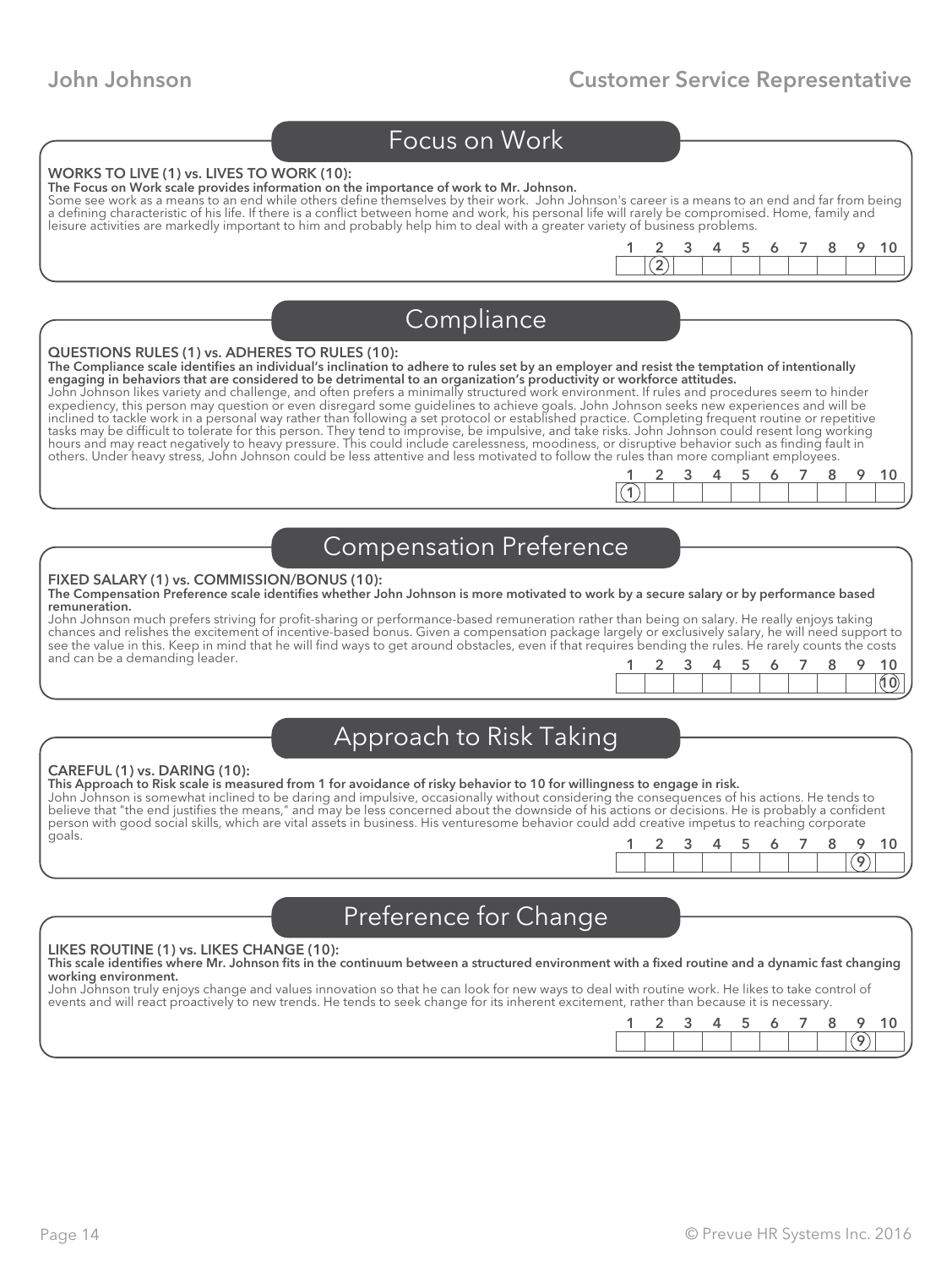#### Approach to New Ventures

#### CAUTIOUS (1) vs. OPTIMISTIC (10):

This scale distinguishes those who approach new ventures or issues with caution from those who approach new ventures with optimism. John Johnson is a well-grounded individual who is inclined to hold some pessimistic views. Although he could be uneasy about voicing negative opinion, he would not hide his concerns. Given his regard for consequences, he will proceed cautiously with new and potentially risky ventures. He recognizes that there are dangers in the business world but it is largely an exciting, rather than hostile, place for him.

|  | Task vs. Person Focused |  |
|--|-------------------------|--|

#### TASK FOCUSED (1) vs. PERSON FOCUSED (10):

This team characteristic scale distinguishes those who focus on the needs of the task or project in hand from those who are focused on their own and their team members' needs.

With more focus on people than on the task in hand, John Johnson tends to be friendly and easy-going at work. This person enjoys a moderately busy environment, with more variety than routine, and frequent contact with others. Usually frank and objective, John is a good communicator but does not need to be the center of attention all the time. When job performance depends on collaboration or interaction with others, effective concentration on people is the best asset John Johnson brings to a team.

| $\rightarrow$ | - 3 |  | 7 <sup>2</sup> |  |  |
|---------------|-----|--|----------------|--|--|
|               |     |  |                |  |  |

 $\overline{\mathsf{S}}$ 1 2 3 4 5 6 7 8 9 10

## Self vs. Relationship Focused

#### SELF FOCUSED (1) vs. RELATIONSHIP FOCUSED (10):

This team characteristic scale distinguishes those who are self focused from those who are inclined to focus on others on the team. Driven to succeed, John Johnson is apt to focus on self-created plans rather than others' views and relationships. This person will likely develop a personal agenda and make it a high priority. Employees with intense self-focus can be edgy, and somewhat untidy, but they are also creative and can provide strong leadership. John will often think ahead and ask questions such as "Where will I get the resources?" or "When I reach this goal, what is my next move?" Decisions are usually pragmatic, based on evidence and performance. John Johnson will prefer job roles that offer personal latitude and reward individual achievement.

6 1 2 3 4 5 6 7 8 9 10

## Aspects of Assertiveness

#### SUBMISSIVE (1) vs. ASSERTIVE (10):

This personality scale influences a person's response to the following important work situations or circumstances:

#### LEADERSHIP STYLE - DEMOCRATIC (1) vs. COMMANDING (10):

Leadership Style is measured from 1 for those who prefer a nurturing style of leadership to 10 for those who are naturally inclined to a more demanding Leadership Style.

John Johnson is a well-balanced leader with a slight inclination to be explicit and directive. In a crisis, he can take command and make certain that the team knows what must be done and when. On the other hand, when a gentle approach is needed, he will excel as the "guide on the side" with a completely democratic style.

#### APPROACH TO LISTENING - SYMPATHETIC (1) vs. CONTROLLING (10):

The Approach to Listening scale is measured from 1 for a person who is an exceptionally sympathetic listener to 10 for a person who tends to dominate a conversation.

John Johnson tends to be enthusiastic about his own ideas but he still leaves room for others to express theirs. Being outspoken and self-confident, he will invite debate and probe for complete understanding of other points of view. In short, Mr. Johnson is a good listener who may only require some skill enhancement to be really effective at obtaining and analyzing other people's ideas. He could be encouraged to recognize that others' hesitancy to speak out usually indicate shyness, not lack of commitment.

APPROACH TO CONFLICT - ACCOMMODATING (1) vs. FORCEFUL (10): This scale distinguishes those who avoid conflict by being accommodating from those who are forceful in their approach to conflict. John Johnson balances soft skills with a direct approach to conflict. Because he is sure of himself, he is efficient in debate and confrontation and will only occasionally be worn down by the impact of others. In highly-charged, emotional situations, he should be able to switch easily to a moderate, accommodating style of conflict resolution.